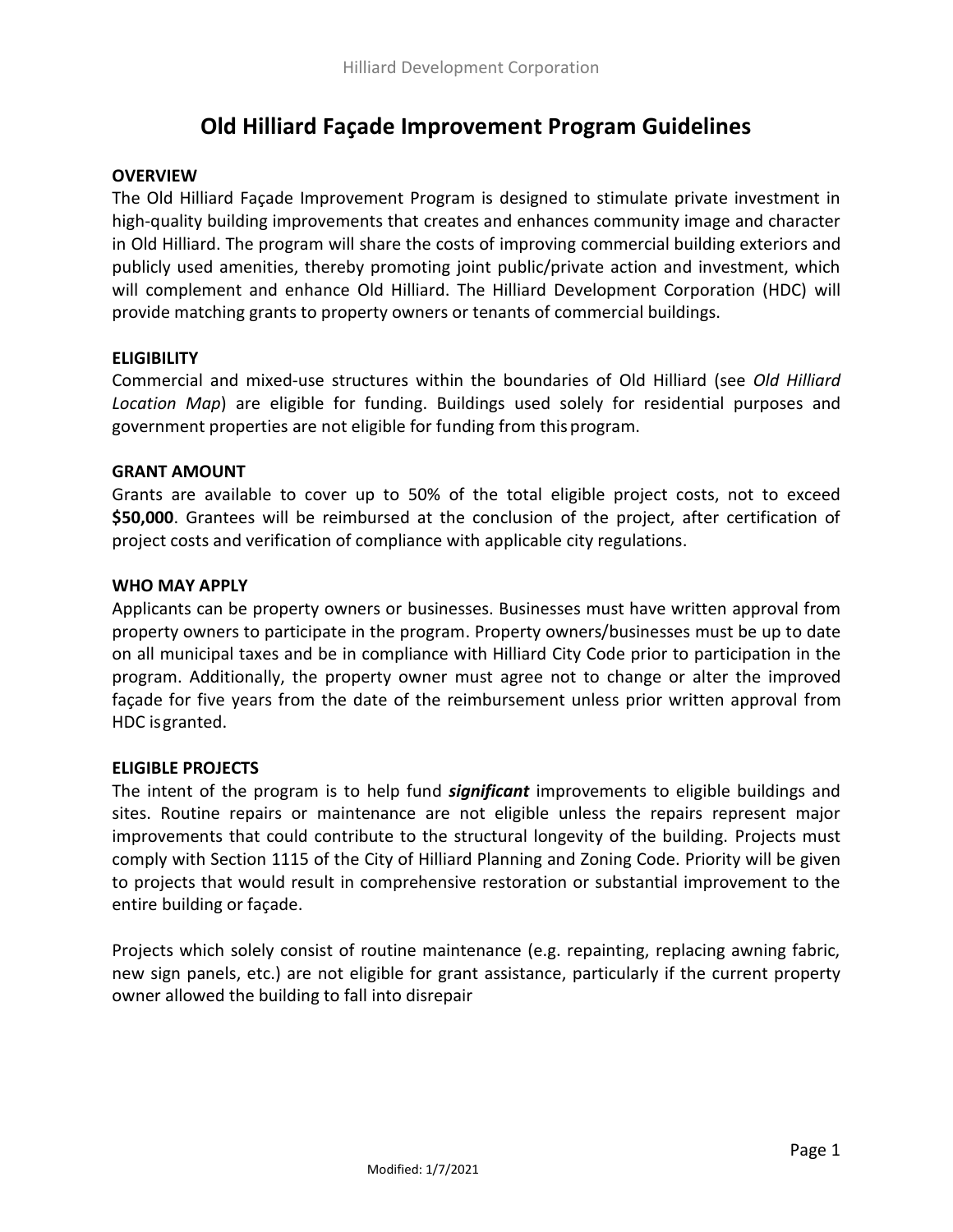Below is a general list of the eligible improvements\*:

- Uncovering and restoration of historical façades
- Replacement/repair of cornice, parapets, shutters and other architecturalfeatures
- Removal of inappropriate façade materials
- Addition of appropriate detailing which leads to a substantially enhanced appearance
- Site and landscape improvements in areas that are open and accessible to thepublic
- Improvements to the backs or sides of properties
- Restoration of original doors or windows
- Window repair or replacement if being taken back to original historical character
- Door repair or replacement if being taken back to original historical character
- Installation and improvement of signage
- Storefront restoration or renovation
- Parking improvements (striping, paving, signage, etc.), new parking additions and shared parking arrangements

\*HDC may consider additional improvements not listed as "eligible improvements" on a case-by- case basis.

#### **INELIGIBLE PROJECTS**

The costs of new construction or work that only involves routine maintenance are not eligible under the program. An exception may be made in the case of repairs if they will support the health, safety, and preservation of the structure. Projects which commence prior to HDC and Planning and Zoning Commission (if applicable) approval are not eligible.

## **DECISION CRITERIA**

If the total requested amount exceeds the available funds, then HDC will rank the applications based on the criteria. HDC's final decision is not appealable by applicants. HDC reserves the right to reduce grant awards if project activities are ineligible or the amount of grant requests exceed available funding. Priority will be given to projects that result in comprehensive restoration, high visibility and impact on public streets and for projects. The criteria listed below (in no particular order) will be considered:

- Instances where an immediate renovation would stop serious deterioration of the building's façade and where historic or architecturally significant features contributing to the building's character are in danger of being lost
- Projects that would restore the historic features of abuilding
- Projects that would improve the architectural integrity of abuilding
- Projects that support new or existing businesses
- Projects that would result in significant new investment and the creation of jobs in Old Hilliard
- Projects involving buildings with vacant or underutilized spaces where the overall marketability of the building would be improved
- Applicant's ability to complete the project in six months orless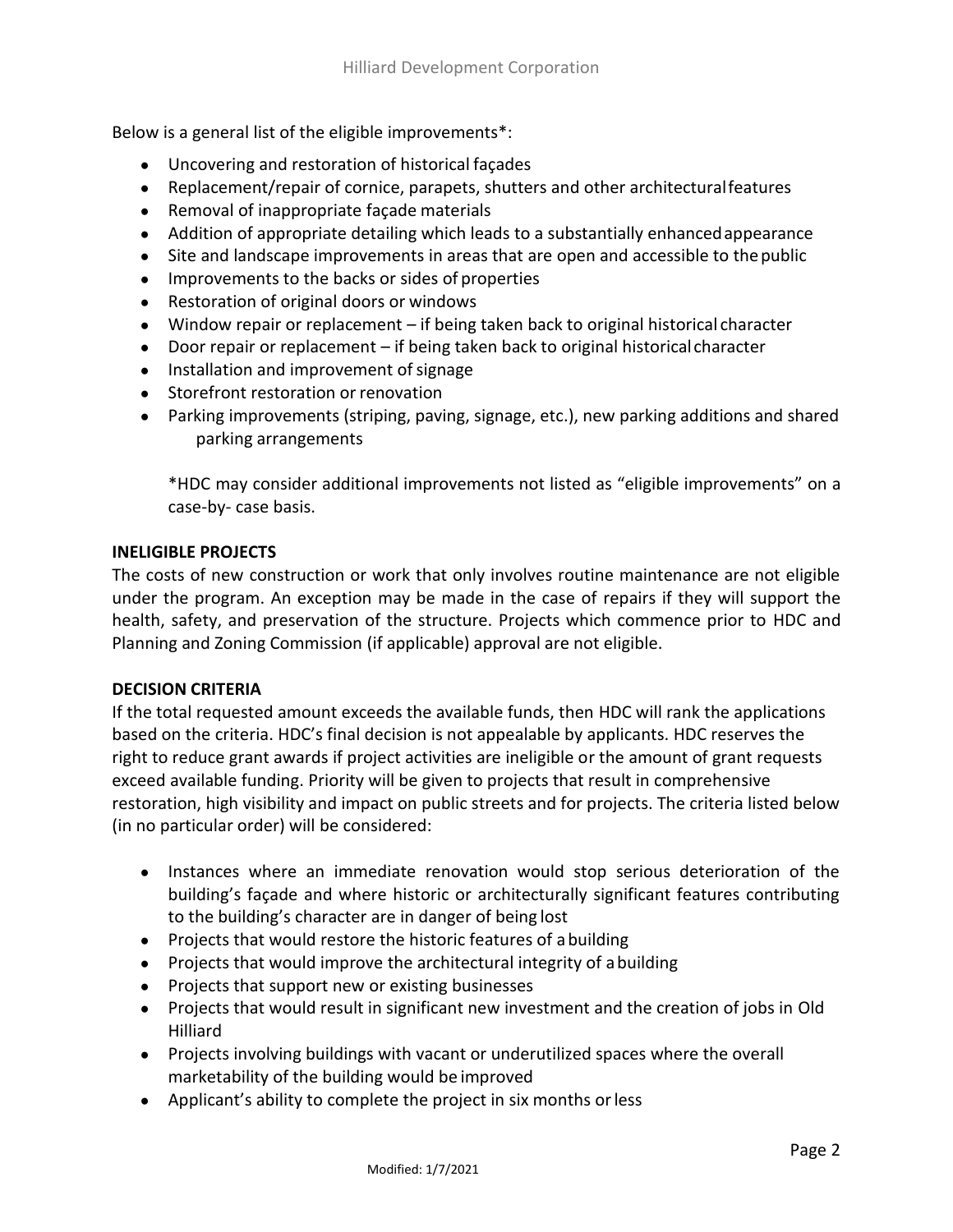#### **GRANT REQUIREMENTS**

The owner/business shall comply with all applicable provisions of the Hilliard Codified Ordinances and Ohio Building Code. Code violations discovered after project acceptance will not result in disqualification from the program, but corrections of such violations shall be incorporated into the project. HDC retains the right to withhold reimbursements from the applicant until such violations are corrected to the satisfaction of City Staff.

All necessary board approvals must occur before a project begins. No funds will be awarded if the project begins before the application is reviewed and approved by the HDC Board. Applicants have 180 days from the earlier of the HDC award notification letter or receipt of a grant agreement to complete the project. Applicants shall obtain necessary building permits. The applicant must request an extension in writing. HDC will notify the applicant in writing of its approval or denial.

Applications and grant agreements are not transferable without written consent from HDC.

# **APPLICATION REQUIREMENTS**

# **Step 1 – Façade Improvement Application Submittal**

The applicant shall submit the following to HDC:

- Completed HDC Façade Improvement Program Application
- Estimated budget with detailed line items
- Pictures, site plans, architectural renderings and/or other visual representations of the proposed improvements.

The Secretary will review the information and make preliminary determinations as to whether the proposed project meets program requirements. If the Secretary determines the initial information provided meets program criteria, the project will be allowed to continue to HDC Board for approval.

## **Step 2 – Project Approval Process (HDC & City Approvals)**

The HDC Board will vote on the grant request after the Secretary determines project eligibility. If the project is approved by the HDC, the applicant will receive a grant agreement. HDC may require projects to be completed in phases or accomplish certain construction benchmarks before receiving payment. If the project is denied, the applicant will receive an e-mail notification of the HDC's decision. Applicants must receive approval from Hilliard Planning and Zoning Commission or the Hilliard City Planner and submit and receive any necessary building permits before commencing work.

Projects are expected to be completed within 180 days of executing the HDC Grant Agreement as stipulated under Grant Requirements.